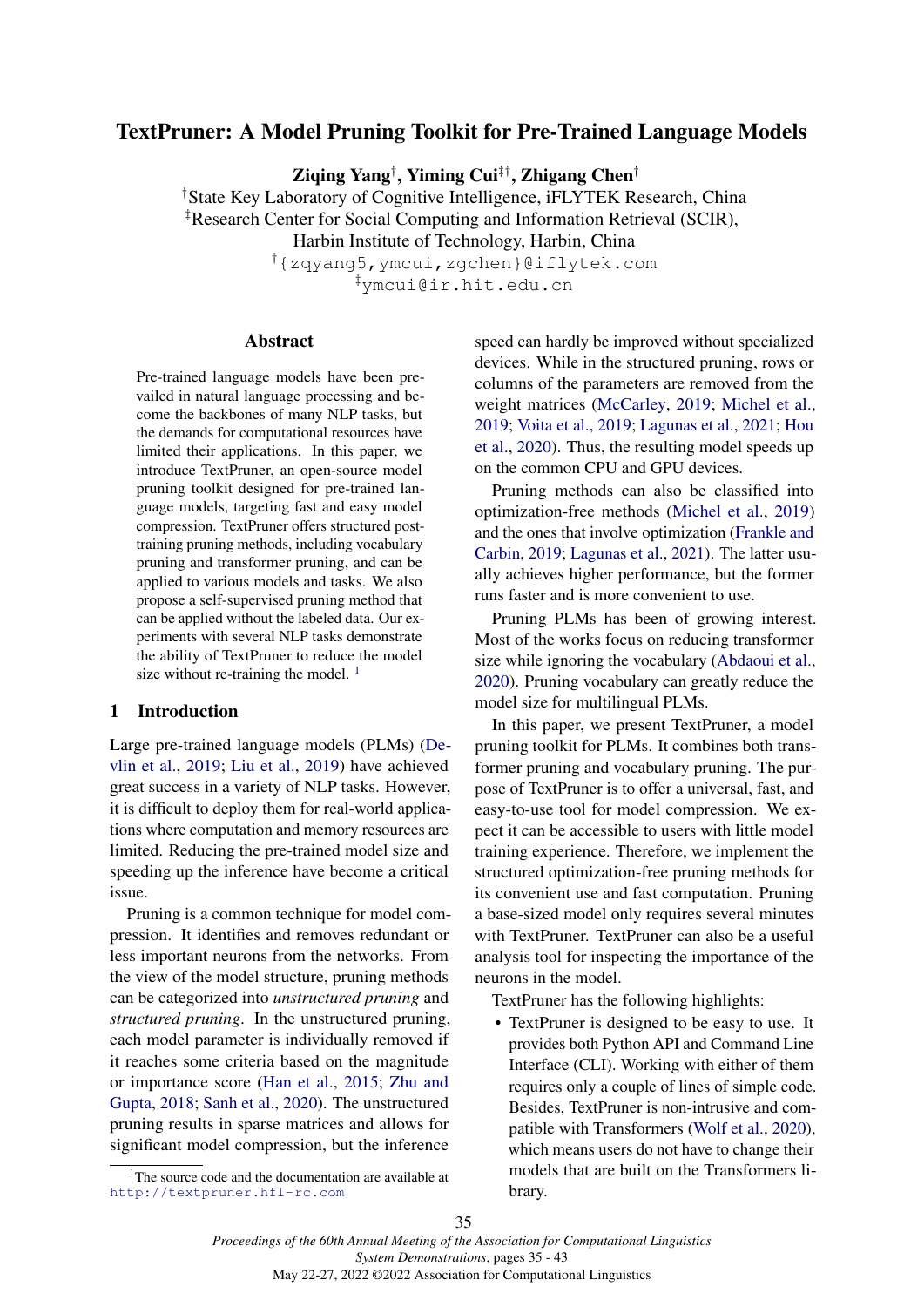- TextPruner works with different models and tasks. It has been tested on tasks like text classification, machine reading comprehension (MRC), named entity recognition (NER). TextPruner is also designed to be extensible for other models.
- TextPruner is flexible. Users can control the pruning process and explore pruning strategies via tuning the configurations to find the optimal configurations for the specific tasks.

# 2 Pruning Methodology

We briefly recall the multi-head attention (MHA) and the feed-forward network (FFN) in the transformers [\(Vaswani et al.,](#page-7-6) [2017\)](#page-7-6). Then we describe how we prune the attention heads and the FFN based on the importance scores.

# 2.1 MHA and FFN

Suppose the input to a transformer is  $X \in \mathbb{R}^{n \times d}$ where  $n$  is the sequence length and  $d$  is the hidden size. the MHA layer with  $N_h$  heads is parameterized by  $\boldsymbol{W}_i^Q, \boldsymbol{W}_i^K, \boldsymbol{W}_i^V, \boldsymbol{W}_i^O \in \mathbb{R}^{d_h \times \bar{d}}$ 

$$
\text{MHA}(\boldsymbol{X}) = \sum_{i}^{N_h} \text{Att}_{\boldsymbol{W}_i^Q, \boldsymbol{W}_i^K, \boldsymbol{W}_i^V, \boldsymbol{W}_i^O}(\boldsymbol{X}) \quad (1)
$$

where  $d_h = d/N_h$  is the hidden size of each head.  $\mathrm{Att}_{\mathbf{W}_i^Q, \mathbf{W}_i^K, \mathbf{W}_i^V, \mathbf{W}_i^O}(\mathbf{X})$  is the bilinear selfattention

$$
Att_{\boldsymbol{W}_i^Q, \boldsymbol{W}_i^K, \boldsymbol{W}_i^V, \boldsymbol{W}_i^O}(\boldsymbol{X}) = \nsoftmax(\frac{\boldsymbol{X}(\boldsymbol{W}_i^Q)^\top \boldsymbol{W}_i^K \boldsymbol{X}^\top}{\sqrt{d}}) \boldsymbol{X}(\boldsymbol{W}_i^V)^\top \boldsymbol{W}_i^O
$$
\n(2)

Each transformer contains a fully connected feed-forward network (FFN) following MHA. It consists of two linear transformations with a GeLU activation in between

$$
FFN_{\boldsymbol{W}_1,\boldsymbol{b}_1,\boldsymbol{W}_2,\boldsymbol{b}_2}(\boldsymbol{X}) =
$$
  
GeLU $(\boldsymbol{X}\boldsymbol{W}_1 + \boldsymbol{b}_1)\boldsymbol{W}_2 + \boldsymbol{b}_2$  (3)

where  $W_1 \in \mathbb{R}^{d \times d_{ff}}$ ,  $W_2 \in \mathbb{R}^{d_{ff} \times d}$ ,  $b_1 \in \mathbb{R}^{d_{ff}}$ ,  $\mathbf{b}_2 \in \mathbb{R}^d$ .  $d_{ff}$  is the FFN hidden size. The adding operations are broadcasted along the sequence length dimension  $n$ .

### 2.2 Pruning with Importance Scores

With the hidden size fixed, The size of a transformer can be reduced by removing the attention heads or removing the intermediate neurons in the FFN layer (decreasing  $d_{ff}$ , which is mathematically equal to removing columns from  $W_1$  and rows from  $W_2$ ). Following [Michel et al.](#page-7-3) [\(2019\)](#page-7-3), we sort all the attention heads and FFN neurons according to their proxy importance scores and then remove them iteratively.

A commonly used importance score is the sensitivity of the loss with respect to the values of the neurons. We denote a set of neurons or their outputs as  $\Theta$ . Its importance score is computed by

$$
IS(\mathbf{\Theta}) = \mathbb{E}_{x \sim X} \left| \frac{\partial \mathcal{L}(x)}{\partial \mathbf{\Theta}} \mathbf{\Theta} \right| \tag{4}
$$

<span id="page-1-0"></span>The expression in the absolute sign is the first-order Taylor approximation of the loss  $\mathcal L$  around  $\Theta = 0$ . Taking  $\Theta$  to be the output of an attention head  $h_i$ , IS( $\Theta$ ) gives the importance score of the head *i*; Taking  $\Theta$  to be the set of the *i*-th column of  $W_1$ , *i*-the row of  $W_2$  and the *i*-th element of  $b_1$ , IS( $\Theta$ ) gives the importance score of the  $i$ -th intermeidate neuron in the FFN layer.

A lower importance score means the loss is less sensitive to the neurons. Therefore, the neurons are pruned in the order of increasing scores. In practice, we use the development set or a subset of the training set to compute the importance score.

#### 2.3 Self-Supervied Pruning

In equation [\(4\)](#page-1-0), the loss  $\mathcal L$  usually is the training loss. However, there can be other choices of  $\mathcal{L}$ . We propose to use the Kullback–Leibler divergence to measure the varitaion of the model outputs:

<span id="page-1-1"></span>
$$
\mathcal{L}_{\text{KL}}(x) = \text{KL}(\text{stopgrad}(q(x))||p(x)) \qquad (5)
$$

where  $q(x)$  is the original model prediction distribution and  $p(x)$  is the to-be-pruned model prediction distribution. The stopgrad operation is used to stop back-propagating gradients. An increase in  $\mathcal{L}_{\text{KL}}$  indicates an increase in the diviation of  $p(x)$ from the original prediction  $q(x)$ . Thus the gradient of  $\mathcal{L}_{\text{KL}}$  reflects the sensitivity of the model to the value of the neurons. Evaluation of  $\mathcal{L}_{\text{KL}}$  does not require label information. Therefore the pruning process can be performed in a self-supervised way where the unpruned model provides the soft-labels q(x). We call the method *self-supervised pruning*. TextPruner supports both supervised pruning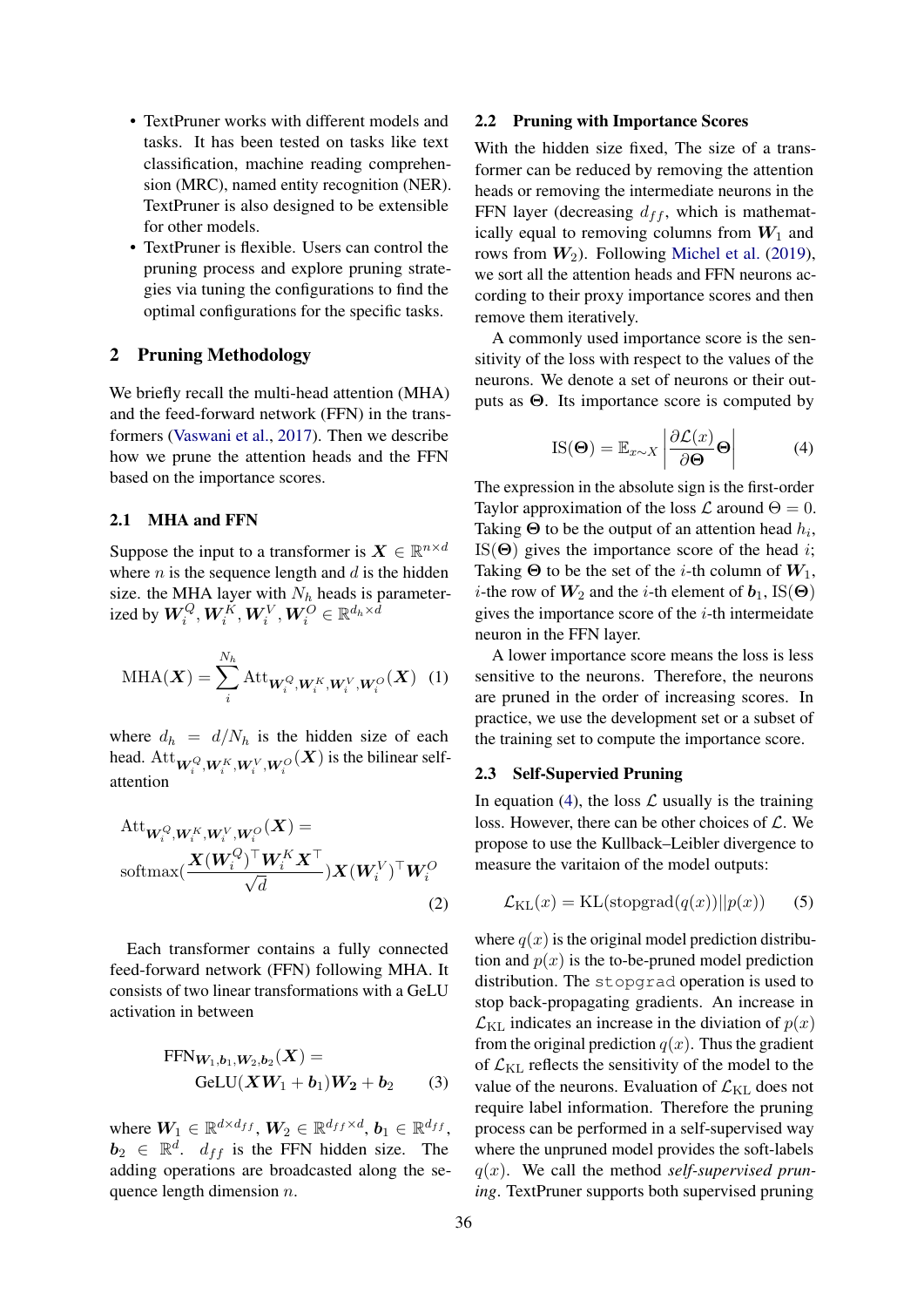<span id="page-2-0"></span>

Figure 1: Three pruning modes in TextPruner.

(where  $\mathcal L$  is the training loss) and self-supervised pruning. We will compare them in the experiments.

# 3 Overview of TextPruner

## 3.1 Pruning Mode

As illustrated in Figure [1,](#page-2-0) there are three pruning modes In TextPruner.

Vocabulary Pruning The pre-trained models have a large vocabulary, but some tokens in the vocabulary rarely appear in the downstream tasks. These tokens can be removed to reduce the model size and accelerate the training speed of the tasks that require predicting probabilities over the whole vocabulary. In this mode, TextPruner reads and tokenizes an input corpus. TextPruner goes through the vocabulary and checks if the token in the vocabulary has appeared in the text file. If not, the token will be removed from both the model's embedding matrix and the tokenizer's vocabulary.

Transformer Pruning Previous studies [\(Michel](#page-7-3) [et al.,](#page-7-3) [2019;](#page-7-3) [Voita et al.,](#page-7-4) [2019\)](#page-7-4) have shown that not all attention heads are equally important in the transformers, and some of the attention heads can be pruned without performance loss [\(Cui et al.,](#page-6-7) [2022\)](#page-6-7). Thus, Identifying and removing the least important attention heads can reduce the model size and have a small impact on performance.

In this mode, TextPruner reads the examples and computes the importance scores of attention heads and the feed-forward networks' neurons. The heads and the neurons with the lowest scores are removed first. This process is repeated until the model has been reduced to the target size. TextPruner also supports custom pruning from user-provided masks without computing the importance scores.

Pipeline Pruning In this mode, TextPruner performs transformer pruning and vocabulary pruning automatically to fully reduce the model size.

# 3.2 Pruners

The pruners are the cores of TextPruner, and they perform the actual pruning process. There are three pruner classes, corresponding to the three aforementioned pruning modes: VocabularyPruner, TransformerPruner and PipelinePruner. Once the pruner is intialized, call the pruner.prune(. . .) to start pruning.

### 3.3 Configurations

The following configuration objects set the pruning strategies and the experiment settings.

GeneralConfig It sets the device to use (CPU or CUDA) and the output directory for model saving.

VocabularyPruningConfig It sets the token pruning threshold min\_count and whether pruning the LM head prune\_lm\_head. The token is to be removed from the vocabulary if it appears less than min\_count times in the corpus; if prune\_lm\_head is true, TextPruner prunes the linear transformation in the LM head too.

TransformerPruningConfig The transformer pruning parameters include but not are limited to:

- pruning\_method can be *mask* or *iterative*. If it is *iterative*, the pruner prunes the model based on the importance scores; if it is *mask*, the pruner prunes the model with the masks given by the users.
- target\_ffn\_size denotes the average FFN hidden size  $d_{ff}$  per layer.
- target\_num\_of\_heads denotes the average number of attention heads per layer.
- n\_iters is number of pruning iterations. For example, if the original model has  $N_h$ heads per layer, the target model has  $N_h'$ heads per layer, the pruner will prune ( $N_h$  –  $N'_h$ )/n\_iters heads on average per layer per iteration. It also applies to the FFN neurons.
- If ffn\_even\_masking is true, all the FFN layers are pruned to the same size  $d_{ff}$ ; otherwise, the FFN sizes vary from layer to layer and their average size is  $d_{ff}$ .
- If head\_even\_masking is true, all the MHAs are pruned to the same number of heads; otherwise, the number of attention heads varies from layer to layer.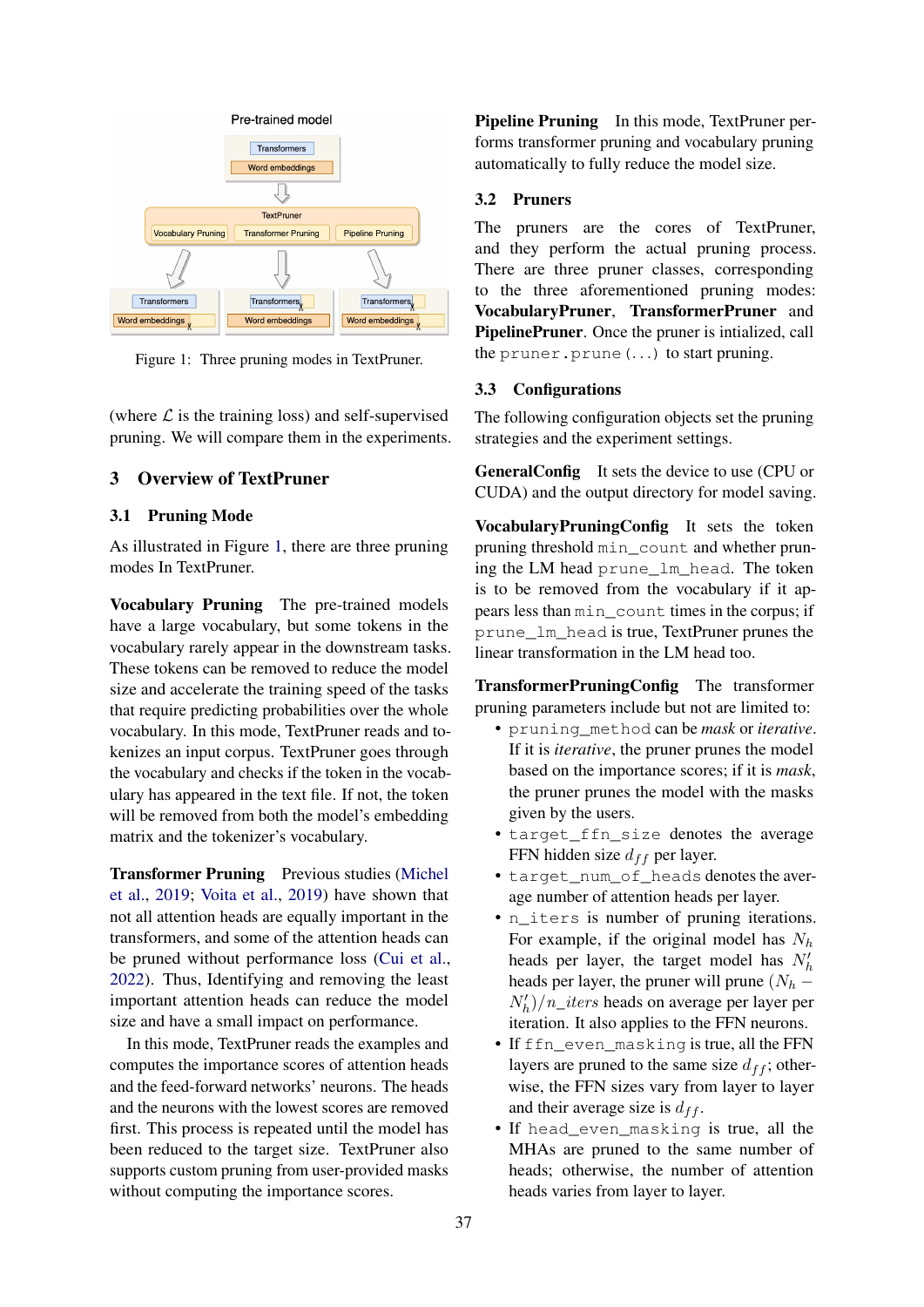<span id="page-3-1"></span>

Figure 2: The workflow of TextPruner. The yellow blocks are the general arguments for any pruners. The green blocks should be provided for the TransformerPruner and PipelinePruner. The blue blocks should be provided for the VocabularyPruner and PipelinePruner.

```
from textpruner import VocabularyPruner
from textpruner import TransformerPruner
from textpruner import TransformerPruningConfig
# We omit the initialization of the model, tokenizer,
# dataloader and the texts.
model : torch.nn.Module = ...
tokenizer: PreTrainedTokenizer = \ldotsdataloader: torch.utils.data.Dataloader = ...
texts : List[str] = ...
# Vocabulary pruning
pruner = VocabularyPruner(model, tokenizer)
pruner.prune(texts)
# Transformer pruning
# Reconstruct the dataset and the dataloader if the
# following is run immediately after vocabulary pruning
transformer_pruning_config = TransformerPruningConfig(
    pruning method='itereative'.
    target_ffn_size=2048,
    target_num_of_heads=8,
    n_iters=4)
pruner = TransformerPruner(
    model, transformer_pruning_config)
```
pruner.prune(dataloader)

Figure 3: A typical TextPruner workflow for transformer pruning and vocabulary pruning.

- If ffn\_even\_masking is false, the FFN hidden size of each layer is restricted to be a multiple of multiple\_of. It make the model structure friendly to the device that works most efficiently when the matrix shapes are multiple of a specific size.
- If use\_logits is true, self-supervised pruning is enabled.

All the configurations can be initialized manually in python scripts or from JSON files (for the CLI, the configurations can only be initialized from the JSON files). An example of the configuration in a Python script is shown in Figure [3.](#page-3-0)

# 3.4 Other utilities

TextPruner contains diagnostic tools such as summary which inspects and counts the model parameters, and inference\_time which measures the model inference speed. Readers may refer to the

examples in the repository to see their usages.

### 3.5 Usage and Workflow

TextPruner provides both Python API and CLI. The typical workflow is shown in Figure [2.](#page-3-1) Before calling or Initializing TextPruner, users should prepare:

- 1. A trained a model that needs to be pruned.
- 2. For vocabulary pruning, a text file that defines the new vocabulary.
- 3. For transformer pruning, a python script file that defines a dataloader and an adaptor.
- 4. For pipeline pruning, both the text file and the python script file.

Adaptor It is a user-defined function that takes the model outputs as the argument and returns the loss or logits. It is responsible for interpreting the model outputs for the pruner. If the adaptor is None, the pruner will try to infer the loss from the model outputs.

Pruning with Python API First, initialize the configurations and the pruner, then call pruner.prune with the required arguments, as shown in Figure [2.](#page-3-1) Figure [3](#page-3-0) shows an example. Note that we have not constructed the GeneralConfig and VocabularyPruningConfig. The pruners will use the default configurations if they are not specified, which simplifies the coding.

Pruning with CLI First create the configuration JSON files, then run the textpruner-cli. Pipeline pruning example:

```
textpruner-cli \
  --pruning mode pipeline \
  --configurations vocab.json trm.json \
  --model_class BertForClassification \
  --tokenizer_class BertTokenizer \
  --model_path models/ \
  --vocabulary texts.txt \
  --dataloader_and_adaptor dataloader.py
```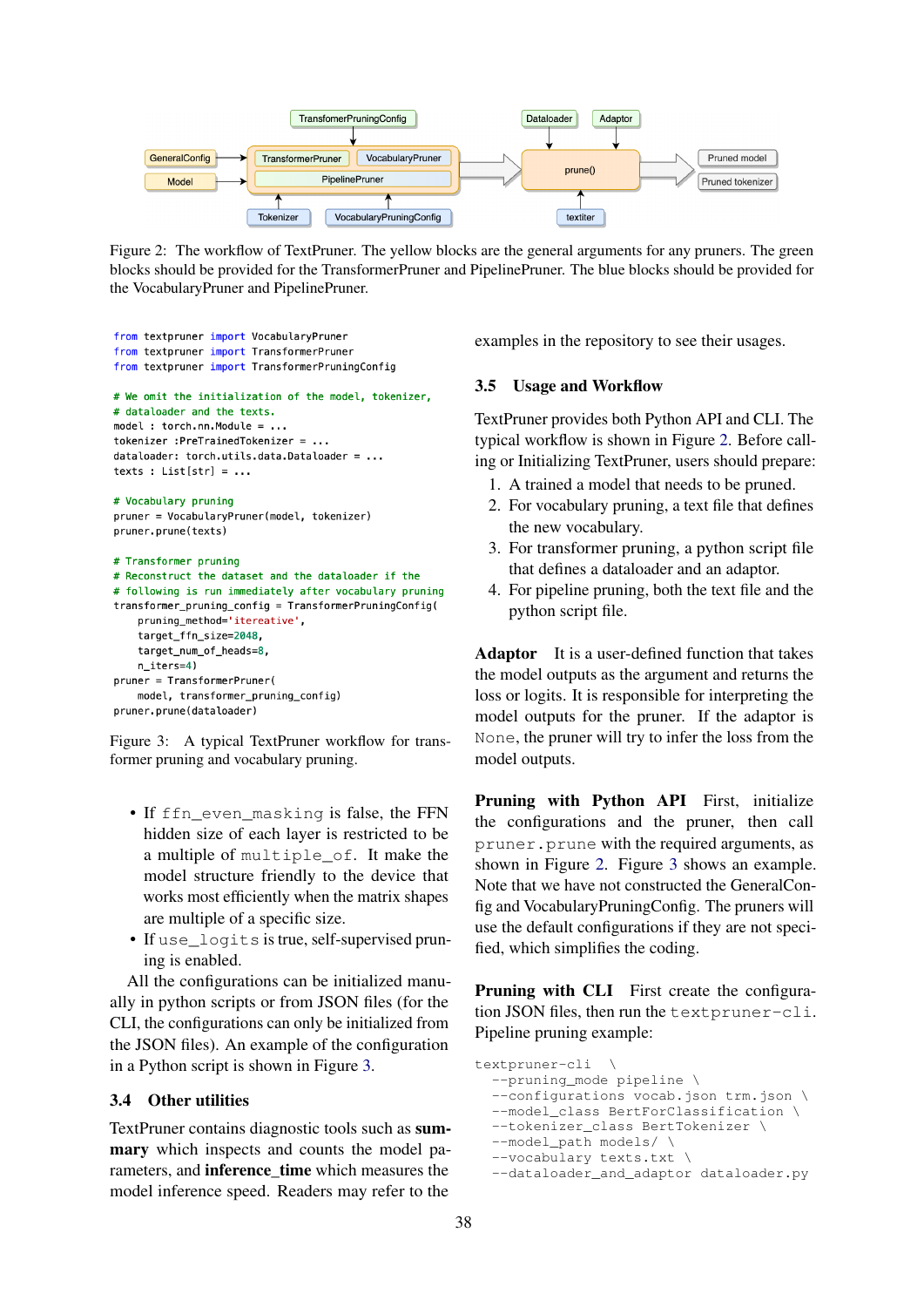<span id="page-4-1"></span>

| Model                                                    | Vocabulary size | Model size                          | Dev (en)                         | Dev (zh)  | Test (en)<br>85.7                | Test(zh)<br>75.0 |
|----------------------------------------------------------|-----------------|-------------------------------------|----------------------------------|-----------|----------------------------------|------------------|
| XLM-R                                                    | 250002          | 1060 MB (100%)                      | 84.8                             | 75.1      |                                  |                  |
| + Vocabulary Pruning on en<br>+ Vocabulary Pruning on zh | 26653<br>23553  | 406 MB $(38.3\%)$<br>397 MB (37.5%) | 84.6<br>$\overline{\phantom{a}}$ | -<br>74.7 | 85.9<br>$\overline{\phantom{0}}$ | 74.5             |
| + Vocabulary Pruning on en and zh                        | 37503           | 438 MB $(41.3\%)$                   | 84.8                             | 74.3      | 85.8                             | 74.5             |

Table 1: The accuracy scores  $(\times 100\%)$  of models with the pruned vocabulary on XNLI dev set and test set.

<span id="page-4-2"></span>

| Structure | 12      | 10      | 8       |         |
|-----------|---------|---------|---------|---------|
| 3072      | 100%    | 89%     | 78%     | 67%     |
|           | (1.00x) | (1.08x) | (1.19x) | (1.30x) |
| 2560      | 94%     | 83%     | 72%     | 61%     |
|           | (1.08x) | (1.18x) | (1.29x) | (1.44x) |
| 2048      | 89%     | 78%     | 67%     | 56%     |
|           | (1.17x) | (1.28x) | (1.43x) | (1.63x) |
| 1536      | 83%     | 72%     | 61%     | 50%     |
|           | (1.29x) | (1.42x) | (1.63x) | (1.90x) |

Table 2: Transformer sizes (listed as percentages) and speedups (listed in the parentheses) of different structures relative to the base model (12, 3072).

#### 3.6 Computational Cost

Vocabulary Pruning The main computational cost in vocabulary pruning is tokenization. This process will take from a few minutes to tens of minutes, depending on the corpus size. However, the computational cost is negligible if the pre-tokenized text is provided.

**Transformer Pruning** The main computational cost in transformer pruning is the calculation of importance scores. It involves forward and backward propagation of the dataset. This cost is proportional to n\_iters and dataset size. As will be shown in Section [4.2,](#page-4-0) in a typical classification task, a dataset with a few thousand examples and setting n\_iters around 10 can lead to a decent performance. This process usually takes several minutes on a modern GPU (e.g., Nvidia V100).

#### 3.7 Extensibility

TextPruner supports different pre-trained models and the tokenizers via the model structure definitions and the tokenizer helper functions registered in the MODEL\_MAP dictionary. Updating TextPruner for supporting more pre-trained models is easy. Users need to write a model structure definition and register it to the MODEL\_MAP, so that the pruners can recognize the new model.

# 4 Experiments

In this section, we conduct several experiments to show TextPruner's ability to prune different pretrained models on different NLP tasks. We mainly focus on the text classification task. We list the results on the MRC task and NER task with different pre-trained models in the Appendix.

### 4.1 Dataset and Model

We use the Cross-lingual Natural Language Inference (XNLI) corpus [\(Conneau et al.,](#page-6-8) [2018\)](#page-6-8) as the text classification dataset and build the classification model based on XLM-RoBERTa [\(Conneau](#page-6-9) [et al.,](#page-6-9) [2020\)](#page-6-9). The model is *base*-sized with 12 transformer layers with FFN size 3072, hidden size 768, and 12 attention heads per layer. Since XNLI is a multilingual dataset, we fine-tune the XLM-R model on the English training set and test it on the English and Chinese test sets to evaluate both the in-language and zero-shot performance.

## <span id="page-4-0"></span>4.2 Results on Text Classification

Effects of Vocabulary Pruning As XLM-R is a multilingual model, We conduct vocabulary pruning on XLM-R with different languages, as shown in Table [1.](#page-4-1) We prune XLM-R on the training set of each language, i.e., we only keep the tokens that appear in the training set.

When pruning on the English and Chinese training sets separately, the performance drops slightly . After pruning on both training sets, the model size still can be greatly reduced by about 60% while keeping a decent performance.

Vocabulary pruning is an effective method for reducing multilingual pre-trained model size, and it is especially suitable for tailoring the multilingual model for specific languages.

Effects of Transformer Pruning For simplicity, we use the notation  $(H, F)$  to denote the model structure, where  $H$  is the average number of attention heads per layer,  $F$  is the average FFN hidden size per layer. With this notation, the original (unpruned) model is (12, 3072). Before we show the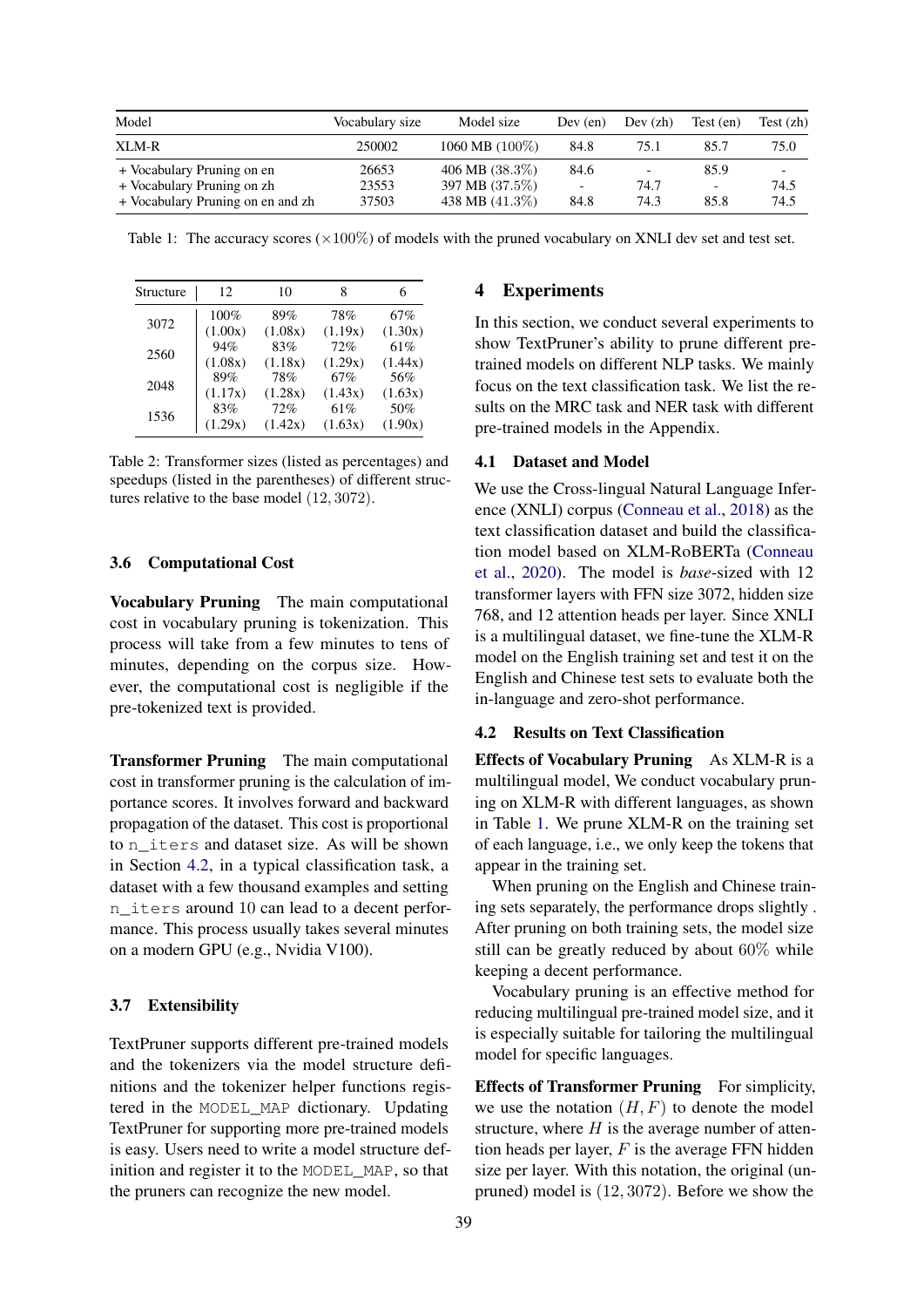

Figure 4: The Performance of the pruned models with different structures on the test sets. The x-axis represents different average numbers of attention heads; the y-axis represents different average FFN sizes. Left column: the accuracy scores on the English test set; Right column: the accuracy scores on the Chinese test set. Models in the first row have homogenous structures, while models in the second row do not. UHF stands for uneven heads and FFN neurons.

results on the specific task, we list the transformer sizes and their speedups of different target structures relative to the unpruned model (12, 3072) in the Table [2.](#page-4-2)

We compute the importance scores on the English development set. The number of iterations  $n_{iters}$  is set to 16. We report the mean accuracy of five runs. The performance on English and Chinese test sets are shown in Figure [7.](#page-8-0) The top-left corner of each heatmap represents the performance of the original model. The bottom right corner represents the model (6, 1536), which contains half attention heads and half FFN neurons.

The models in heatmaps from the first row have homogenous structures: each transformer in the model has the same number of attention heads and same FFN size, while the models in the bottom heatmaps have uneven numbers of attention heads and FFN sizes in transformers. We use the abbreviation *UHF* (Uneven Heads and FFN neurons) to distinguish them from homogenous structures. We see that by allowing each transformer to have different sizes, the pruner has more freedom to choose the neurons to prune, thus the UHF models perform better than the homogenous ones.

Note that the model is fine-tuned on the English dataset. The performance on Chinese is zero-shot. After pruning on the English development set, the

<span id="page-5-0"></span>

Figure 5: Model Performance on the English test set with different number of iterations.

drops in the performance on Chinese are not larger than the drops in the performance on English. It means the important neurons for the Chinese task remain in the pruned model. In the multilingual model, the neurons that deal with semantic understanding do not specialize in specific languages but provide cross-lingual understanding abilities.

Figure [5](#page-5-0) shows how  $n_{iters}$  affects the performance. We inspect both the non-UHF model  $(6, 1536)$  and the UHF model  $(6, 1536)$ <sub>UHF</sub>. The solid lines denote the average performance over the five runs. The shadowed area denotes the standard deviation. In all cases, the performance grows with the  $n_{iters}$ . Pruning with only one iteration is a bad choice and leads to very low scores. We suggest setting  $n_{iters}$  to at least 8 for good enough performance.

In Figure [5](#page-5-0) we also compare the supervised pruning (with  $\mathcal L$  being the cross-entropy loss with the ground-truth labels) and the proposed self-supervised pruning (with  $\mathcal L$  being the KLdivergence Eq [\(5\)](#page-1-1)) . Although no label information is available, the self-supervised method achieves comparable and sometimes even higher results.

How much data are needed for model pruning? To answer this question, we randomly sample 10%,  $20\%, \ldots, 90\%, 100\%$  examples from the English development set for computing importance scores. We inspect the  $(6, 1536)$ <sub>UHF</sub> model. Each experiment has been run five times. The results are shown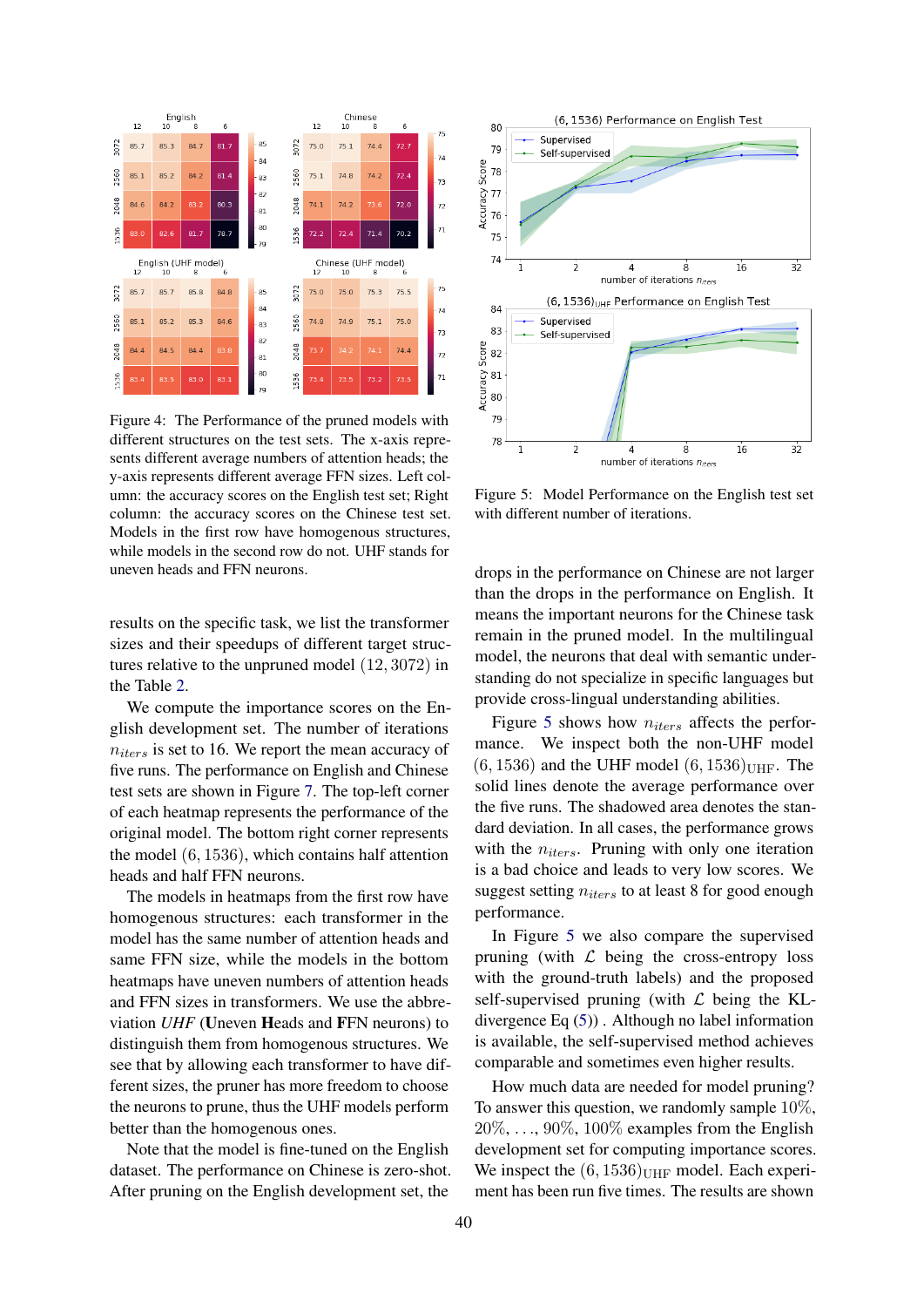<span id="page-6-10"></span>

Figure 6: Model Performance on the test set with different number of examples for computing importance scores. Left y-axis: accuracy on Enligh. Right y-axis: accuracy on Chinese.

in Figure [6.](#page-6-10) With about 70% examples (about 1.7K examples) from the development set, the pruned model achieves a performance that is nearly comparable with the model pruned with the full development set (2490 examples).

# 5 Conclusion and Future Work

This paper presents TextPruner, a model pruning toolkit for pre-trained models. It leverages optimization-free pruning methods, including vocabulary pruning and transformer pruning to reduce the model size. It provides rich configuration options for users to explore and experiment with. TextPruner is suitable for users who want to prune their model quickly and easily, and it can also be used for analyzing pre-trained models by pruning, as we did in the experiments.

For future work, we will update TextPruner to support more pre-trained models, such as the generation model T5 [\(Raffel et al.,](#page-7-7) [2020\)](#page-7-7). We also plan to combine TextPruner with our previously released knowledge distillation toolkit TextBrewer [\(Yang et al.,](#page-7-8) [2020\)](#page-7-8) into a single framework to provide more effective model compression methods and a uniform interface for knowledge distillation and model pruning.

# Acknowledgements

This work is supported by the National Key Research and Development Program of China via grant No. 2018YFB1005100.

### References

<span id="page-6-6"></span>Amine Abdaoui, Camille Pradel, and Grégoire Sigel. 2020. [Load what you need: Smaller versions of](https://doi.org/10.18653/v1/2020.sustainlp-1.16)

[mutililingual BERT.](https://doi.org/10.18653/v1/2020.sustainlp-1.16) In *Proceedings of SustaiNLP: Workshop on Simple and Efficient Natural Language Processing*, pages 119–123, Online. Association for Computational Linguistics.

- <span id="page-6-9"></span>Alexis Conneau, Kartikay Khandelwal, Naman Goyal, Vishrav Chaudhary, Guillaume Wenzek, Francisco Guzmán, Edouard Grave, Myle Ott, Luke Zettlemoyer, and Veselin Stoyanov. 2020. [Unsupervised](https://doi.org/10.18653/v1/2020.acl-main.747) [cross-lingual representation learning at scale.](https://doi.org/10.18653/v1/2020.acl-main.747) In *Proceedings of the 58th Annual Meeting of the Association for Computational Linguistics*, pages 8440– 8451, Online. Association for Computational Linguistics.
- <span id="page-6-8"></span>Alexis Conneau, Ruty Rinott, Guillaume Lample, Adina Williams, Samuel R. Bowman, Holger Schwenk, and Veselin Stoyanov. 2018. Xnli: Evaluating crosslingual sentence representations. In *Proceedings of the 2018 Conference on Empirical Methods in Natural Language Processing*. Association for Computational Linguistics.
- <span id="page-6-7"></span>Yiming Cui, Wei-Nan Zhang, Wanxiang Che, Ting Liu, Zhigang Chen, and Shijin Wang. 2022. [Multilin](https://doi.org/https://doi.org/10.1016/j.isci.2022.104176)[gual multi-aspect explainability analyses on machine](https://doi.org/https://doi.org/10.1016/j.isci.2022.104176) [reading comprehension models.](https://doi.org/https://doi.org/10.1016/j.isci.2022.104176) *iScience*, 25(4).
- <span id="page-6-0"></span>Jacob Devlin, Ming-Wei Chang, Kenton Lee, and Kristina Toutanova. 2019. [BERT: Pre-training of](https://doi.org/10.18653/v1/N19-1423) [deep bidirectional transformers for language under](https://doi.org/10.18653/v1/N19-1423)[standing.](https://doi.org/10.18653/v1/N19-1423) In *Proceedings of the 2019 Conference of the North American Chapter of the Association for Computational Linguistics: Human Language Technologies, Volume 1 (Long and Short Papers)*, pages 4171–4186, Minneapolis, Minnesota. Association for Computational Linguistics.
- <span id="page-6-5"></span>Jonathan Frankle and Michael Carbin. 2019. [The lottery](https://openreview.net/forum?id=rJl-b3RcF7) [ticket hypothesis: Finding sparse, trainable neural](https://openreview.net/forum?id=rJl-b3RcF7) [networks.](https://openreview.net/forum?id=rJl-b3RcF7) In *International Conference on Learning Representations*.
- <span id="page-6-2"></span>Song Han, Jeff Pool, John Tran, and William J. Dally. 2015. [Learning both weights and connections for](http://arxiv.org/abs/1506.02626) [efficient neural networks.](http://arxiv.org/abs/1506.02626) *CoRR*, abs/1506.02626.
- <span id="page-6-4"></span>Lu Hou, Zhiqi Huang, Lifeng Shang, Xin Jiang, Xiao Chen, and Qun Liu. 2020. [Dynabert: Dynamic BERT](https://proceedings.neurips.cc/paper/2020/hash/6f5216f8d89b086c18298e043bfe48ed-Abstract.html) [with adaptive width and depth.](https://proceedings.neurips.cc/paper/2020/hash/6f5216f8d89b086c18298e043bfe48ed-Abstract.html) In *Advances in Neural Information Processing Systems 33: Annual Conference on Neural Information Processing Systems 2020, NeurIPS 2020, December 6-12, 2020, virtual*.
- <span id="page-6-3"></span>François Lagunas, Ella Charlaix, Victor Sanh, and Alexander Rush. 2021. [Block pruning for faster trans](https://doi.org/10.18653/v1/2021.emnlp-main.829)[formers.](https://doi.org/10.18653/v1/2021.emnlp-main.829) In *Proceedings of the 2021 Conference on Empirical Methods in Natural Language Processing*, pages 10619–10629, Online and Punta Cana, Dominican Republic. Association for Computational Linguistics.
- <span id="page-6-1"></span>Yinhan Liu, Myle Ott, Naman Goyal, Jingfei Du, Mandar Joshi, Danqi Chen, Omer Levy, Mike Lewis, Luke Zettlemoyer, and Veselin Stoyanov. 2019.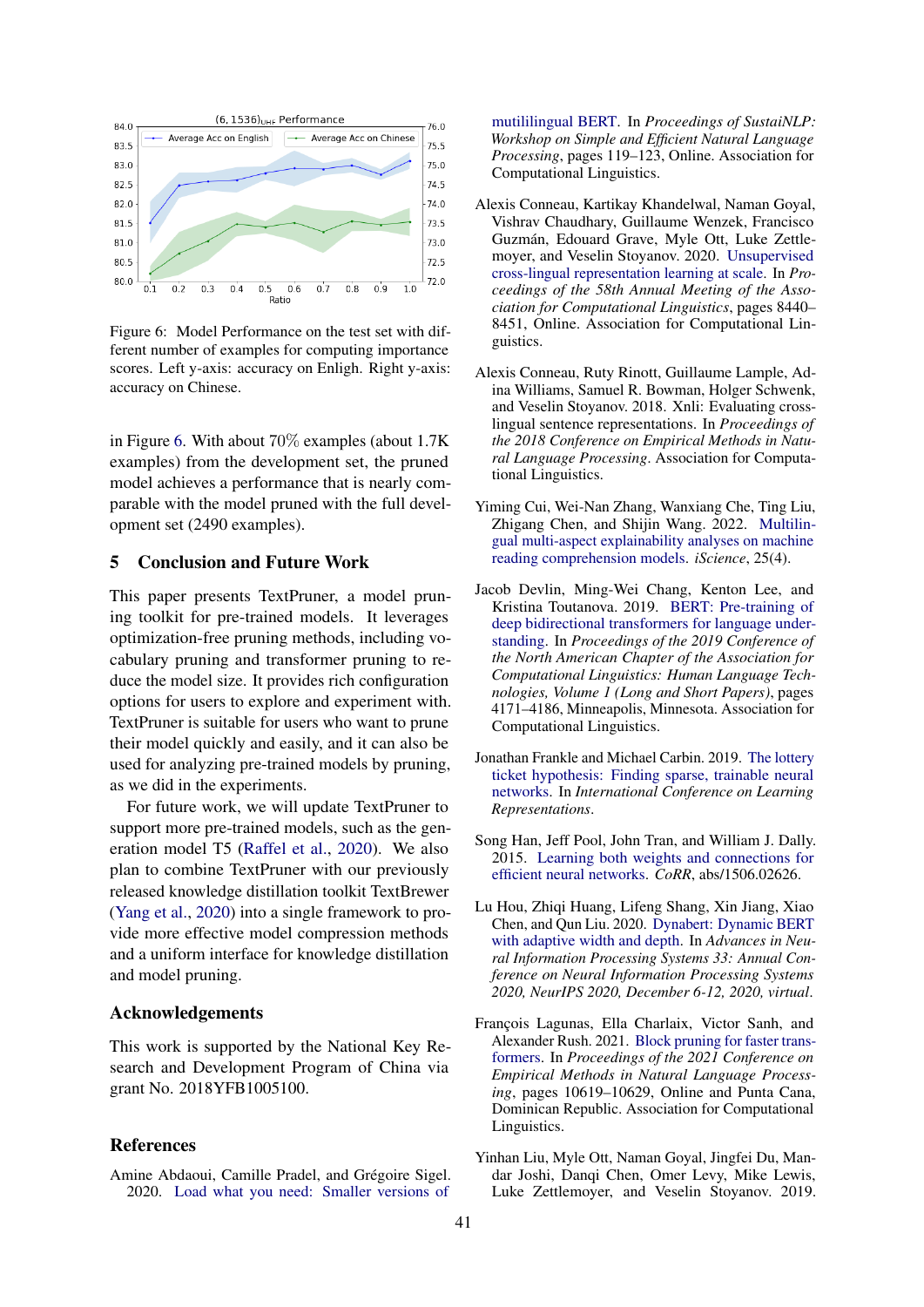[Roberta: A robustly optimized bert pretraining ap](http://arxiv.org/abs/1907.11692)[proach.](http://arxiv.org/abs/1907.11692)

- <span id="page-7-2"></span>J. S. McCarley. 2019. [Pruning a bert-based question](http://arxiv.org/abs/1910.06360) [answering model.](http://arxiv.org/abs/1910.06360) *CoRR*, abs/1910.06360.
- <span id="page-7-3"></span>Paul Michel, Omer Levy, and Graham Neubig. 2019. [Are sixteen heads really better than one?](https://proceedings.neurips.cc/paper/2019/hash/2c601ad9d2ff9bc8b282670cdd54f69f-Abstract.html) In *Advances in Neural Information Processing Systems 32: Annual Conference on Neural Information Processing Systems 2019, NeurIPS 2019, December 8-14, 2019, Vancouver, BC, Canada*, pages 14014–14024.
- <span id="page-7-7"></span>Colin Raffel, Noam Shazeer, Adam Roberts, Katherine Lee, Sharan Narang, Michael Matena, Yanqi Zhou, Wei Li, and Peter J. Liu. 2020. [Exploring the](http://jmlr.org/papers/v21/20-074.html) [limits of transfer learning with a unified text-to-text](http://jmlr.org/papers/v21/20-074.html) [transformer.](http://jmlr.org/papers/v21/20-074.html) *Journal of Machine Learning Research*, 21(140):1–67.
- <span id="page-7-9"></span>Pranav Rajpurkar, Jian Zhang, Konstantin Lopyrev, and Percy Liang. 2016. [SQuAD: 100,000+ questions for](https://doi.org/10.18653/v1/D16-1264) [machine comprehension of text.](https://doi.org/10.18653/v1/D16-1264) In *Proceedings of the 2016 Conference on Empirical Methods in Natural Language Processing*, pages 2383–2392, Austin, Texas. Association for Computational Linguistics.
- <span id="page-7-1"></span>Victor Sanh, Thomas Wolf, and Alexander M. Rush. 2020. [Movement pruning: Adaptive sparsity by fine](https://proceedings.neurips.cc/paper/2020/hash/eae15aabaa768ae4a5993a8a4f4fa6e4-Abstract.html)[tuning.](https://proceedings.neurips.cc/paper/2020/hash/eae15aabaa768ae4a5993a8a4f4fa6e4-Abstract.html) In *Advances in Neural Information Processing Systems 33: Annual Conference on Neural Information Processing Systems 2020, NeurIPS 2020, December 6-12, 2020, virtual*.
- <span id="page-7-10"></span>Erik F. Tjong Kim Sang and Fien De Meulder. 2003. [Introduction to the CoNLL-2003 shared task:](https://aclanthology.org/W03-0419) [Language-independent named entity recognition.](https://aclanthology.org/W03-0419) In *Proceedings of the Seventh Conference on Natural Language Learning at HLT-NAACL 2003*, pages 142– 147.
- <span id="page-7-6"></span>Ashish Vaswani, Noam Shazeer, Niki Parmar, Jakob Uszkoreit, Llion Jones, Aidan N. Gomez, Lukasz Kaiser, and Illia Polosukhin. 2017. [Attention is all](https://proceedings.neurips.cc/paper/2017/hash/3f5ee243547dee91fbd053c1c4a845aa-Abstract.html) [you need.](https://proceedings.neurips.cc/paper/2017/hash/3f5ee243547dee91fbd053c1c4a845aa-Abstract.html) In *Advances in Neural Information Processing Systems 30: Annual Conference on Neural Information Processing Systems 2017, December 4-9, 2017, Long Beach, CA, USA*, pages 5998–6008.
- <span id="page-7-4"></span>Elena Voita, David Talbot, Fedor Moiseev, Rico Sennrich, and Ivan Titov. 2019. [Analyzing multi-head](https://doi.org/10.18653/v1/P19-1580) [self-attention: Specialized heads do the heavy lift](https://doi.org/10.18653/v1/P19-1580)[ing, the rest can be pruned.](https://doi.org/10.18653/v1/P19-1580) In *Proceedings of the 57th Annual Meeting of the Association for Computational Linguistics*, pages 5797–5808, Florence, Italy. Association for Computational Linguistics.
- <span id="page-7-5"></span>Thomas Wolf, Lysandre Debut, Victor Sanh, Julien Chaumond, Clement Delangue, Anthony Moi, Pierric Cistac, Tim Rault, Rémi Louf, Morgan Funtowicz, Joe Davison, Sam Shleifer, Patrick von Platen, Clara Ma, Yacine Jernite, Julien Plu, Canwen Xu, Teven Le Scao, Sylvain Gugger, Mariama Drame, Quentin Lhoest, and Alexander M. Rush. 2020. [Transform](https://www.aclweb.org/anthology/2020.emnlp-demos.6)[ers: State-of-the-art natural language processing.](https://www.aclweb.org/anthology/2020.emnlp-demos.6) In

*Proceedings of the 2020 Conference on Empirical Methods in Natural Language Processing: System Demonstrations*, pages 38–45, Online. Association for Computational Linguistics.

- <span id="page-7-8"></span>Ziqing Yang, Yiming Cui, Zhipeng Chen, Wanxiang Che, Ting Liu, Shijin Wang, and Guoping Hu. 2020. [TextBrewer: An Open-Source Knowledge Distilla](https://www.aclweb.org/anthology/2020.acl-demos.2)[tion Toolkit for Natural Language Processing.](https://www.aclweb.org/anthology/2020.acl-demos.2) In *Proceedings of the 58th Annual Meeting of the Association for Computational Linguistics: System Demonstrations*, pages 9–16. Association for Computational Linguistics.
- <span id="page-7-0"></span>Michael Zhu and Suyog Gupta. 2018. [To prune, or](https://openreview.net/forum?id=Sy1iIDkPM) [not to prune: Exploring the efficacy of pruning for](https://openreview.net/forum?id=Sy1iIDkPM) [model compression.](https://openreview.net/forum?id=Sy1iIDkPM) In *6th International Conference on Learning Representations, ICLR 2018, Vancouver, BC, Canada, April 30 - May 3, 2018, Workshop Track Proceedings*. OpenReview.net.

# A Datasets and Models

We experiment with different pre-trained models to test TextPruner's ability to prune different models. For the MRC task, we use SQuAD [\(Rajpurkar](#page-7-9) [et al.,](#page-7-9) [2016\)](#page-7-9) dataset and RoBERTa [\(Liu et al.,](#page-6-1) [2019\)](#page-6-1) model; For the NER task, we use CoNLL 2003 [\(Tjong Kim Sang and De Meulder,](#page-7-10) [2003\)](#page-7-10) and BERT [\(Devlin et al.,](#page-6-0) [2019\)](#page-6-0) model. All the models are *base*-sized, i.e., 12 transformer layers with a hidden size of 768, an FFN size of 3072, and 12 attention heads per layer.

### B Transformer Pruning on MRC

We compute the importance scores on a subset of the training set (5120 examples). The F1 score on the SQuAD development set is listed in Table [3.](#page-8-1) (12, 3072) is the unpruned model. The performance grows with the  $n_{iters}$ . The number of iterations also plays an important role on model performance in the SQuAD task. We also see that pruning with only one iteration is a bad choice and leads to low scores. Setting  $n_{iters}$  to at least 8 achieves good enough performance.

### C Transformer Pruning on NER

We compute the importance scores on the CoNLL 2003 development set. The F1 score on the test is listed in Table [4.](#page-8-2) We also see large gaps in performance between  $n_{iters} = 4$  and  $n_{iters} = 8$ .

The performance of the pruned models with different structures is shown in Figure [7.](#page-8-0) We only consider the UHF case for it can achieve the best overall performance. The number of iterations  $n_{iters}$  is set to 16.